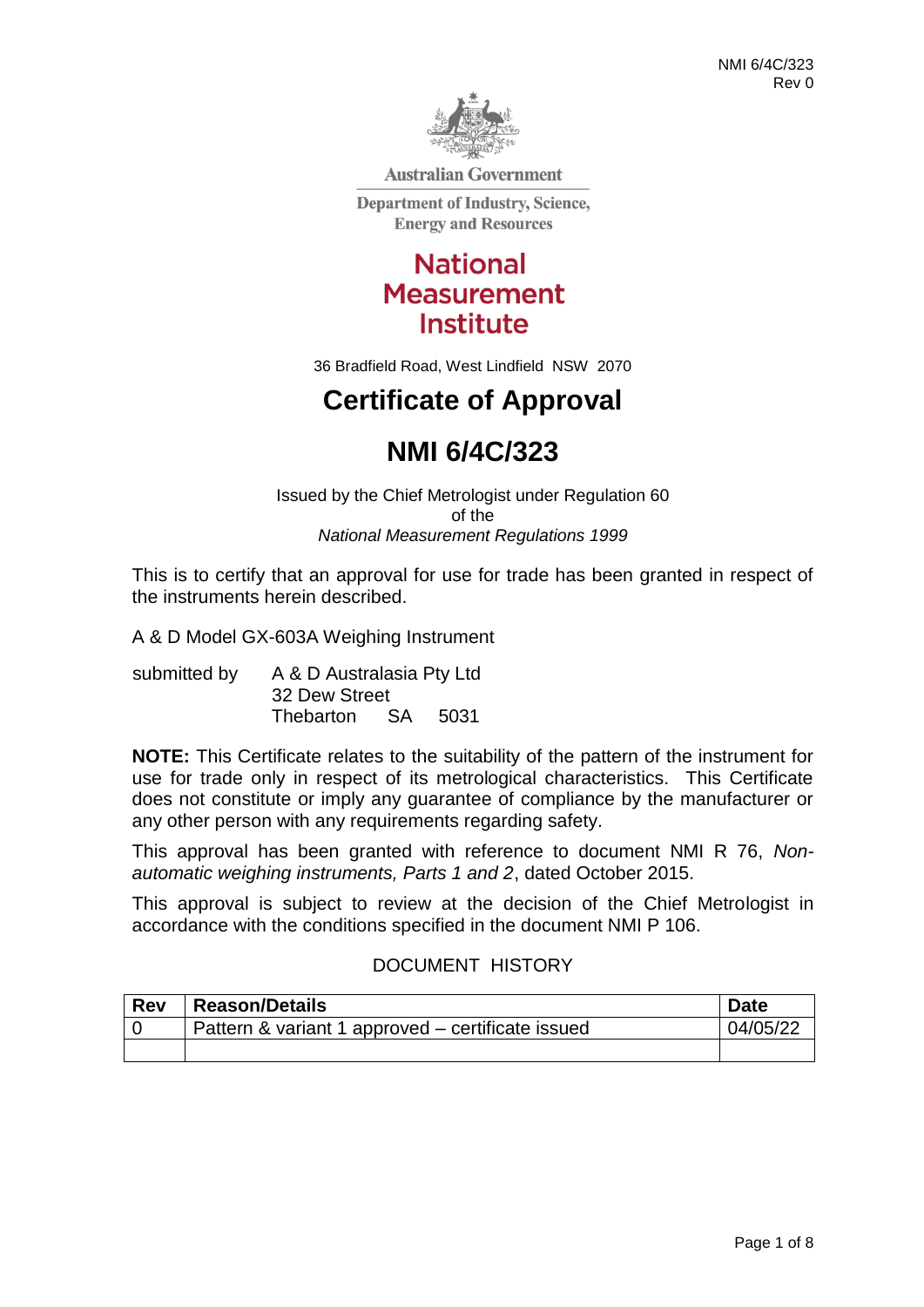# CONDITIONS OF APPROVAL

#### **General**

Instruments purporting to comply with this approval shall be marked with pattern approval number 'NMI 6/4C/323' and only by persons authorised by the submittor.

It is the submittor's responsibility to ensure that all instruments marked with this approval number are constructed as described in the documentation lodged with the National Measurement Institute (NMI) and with the relevant Certificate of Approval and Technical Schedule. Failure to comply with this Condition may attract penalties under Section 19B of the National Measurement Act and may result in cancellation or withdrawal of the approval, in accordance with document NMI P 106.

Auxiliary devices used with this instrument shall comply with the requirements of General Supplementary Certificate of Approval No S1/0B.

Signed by a person authorised by the Chief Metrologist to exercise their powers under Regulation 60 of the *National Measurement Regulations 1999*.

 **Darryl Hines** Manager Policy and Regulatory Services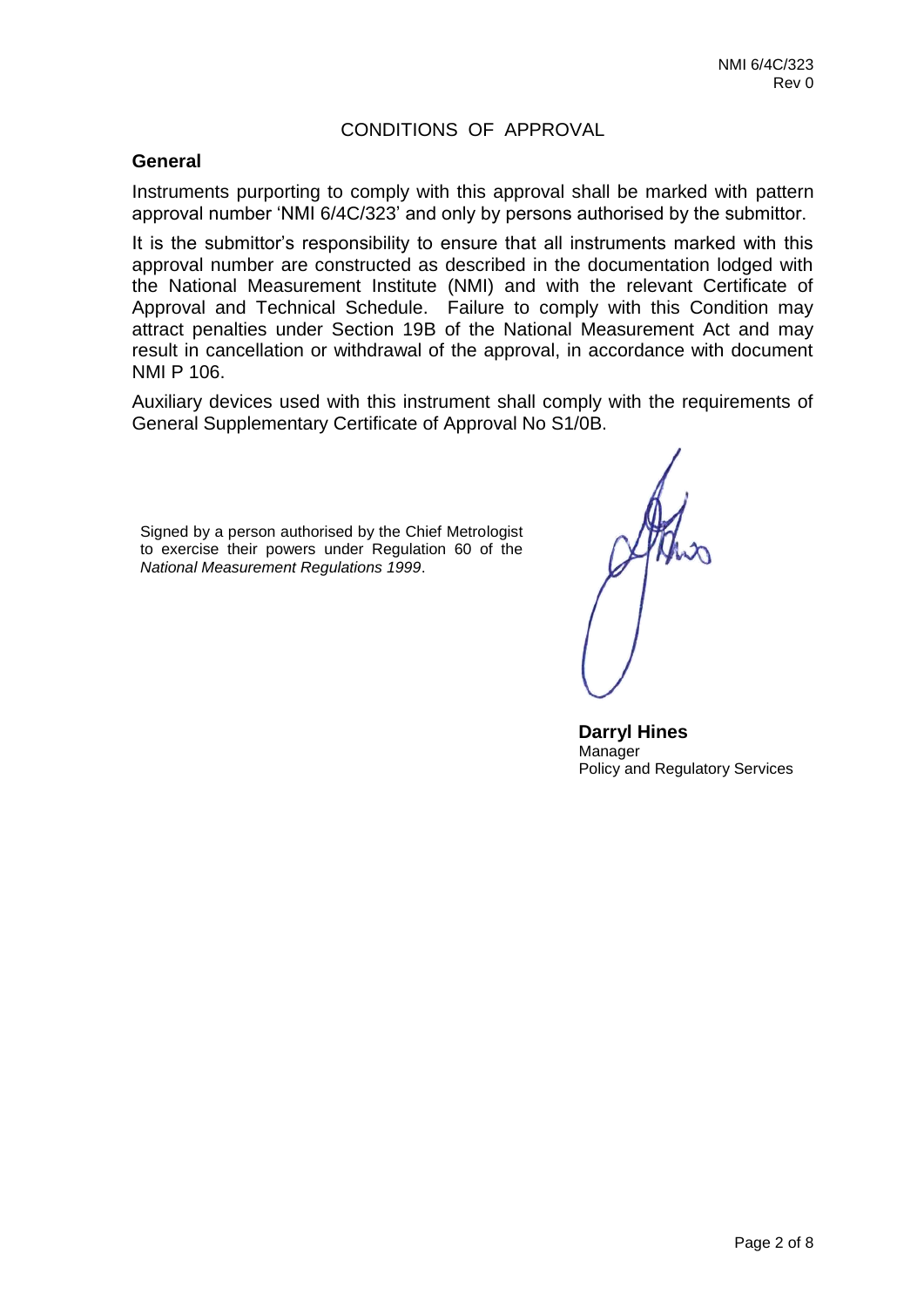### TECHNICAL SCHEDULE No 6/4C/323

#### **1. Description of Pattern approved on 04/05/22**

The A & D model GX-603A high accuracy class  $\mathbb D$  self-indicating single interval non-automatic weighing instrument (Figure 1 and Table 1) of 620 g maximum capacity with a verification scale interval of 0.01 g. The minimum capacity of the instrument is 0.02 g.

Instruments are a magnetic force compensation type and have an LCD display for display of the weight value.

Instruments have a standard square platter (Figure 1).

Instruments may be provided with a 'breeze break' (windshield) over a smaller square platter as shown in Figure 2.

Instruments are approved for use over a temperature range of  $+10$  °C to  $+30$  °C, and are so marked.

Instruments are not for trading direct with the public, and are so marked.

Instruments may be fitted with output sockets (output interfacing capability) for the connection of auxiliary and/or peripheral devices.

Note: Surge testing has not been carried out as the manufacturer has indicated that typical installations risk of a significant influence of surges is not expected – i.e. intended installation is wholly indoors with signal lines of 30 m or less.

#### **1.1 Zero and Tare**

A zero-tracking device may be fitted.

The initial zero-setting device has a nominal range of not more than 20% of the maximum capacity of the instrument.

Instruments have a combined semi-automatic zero-setting and subtractive tare balancing device (operated by the 'RE-ZERO' key). Operation of this device zeroes the instrument if the load is within the zero-setting range (up to 4% of the maximum capacity of the instrument), otherwise the instrument is tared.

The subtractive taring device operates up to the maximum capacity of the instrument.

### **1.2 Differentiated Scale Division**

Instruments have an auxiliary indicating device (a differentiated scale division (digit) which is shown in a double bracket (Figure 3) in the display) with a value as shown in the 'Scale Interval (*d*)' column of Table 1.

Scale intervals other than verification scale interval are not approved for trade use.

The differentiated scale division shall only be used for a weight value to be rounded to the nearest verification scale interval or determination of the zero position.

### **1.3 Alternative Units**

Use of units other than grams (g) is not approved for trade use.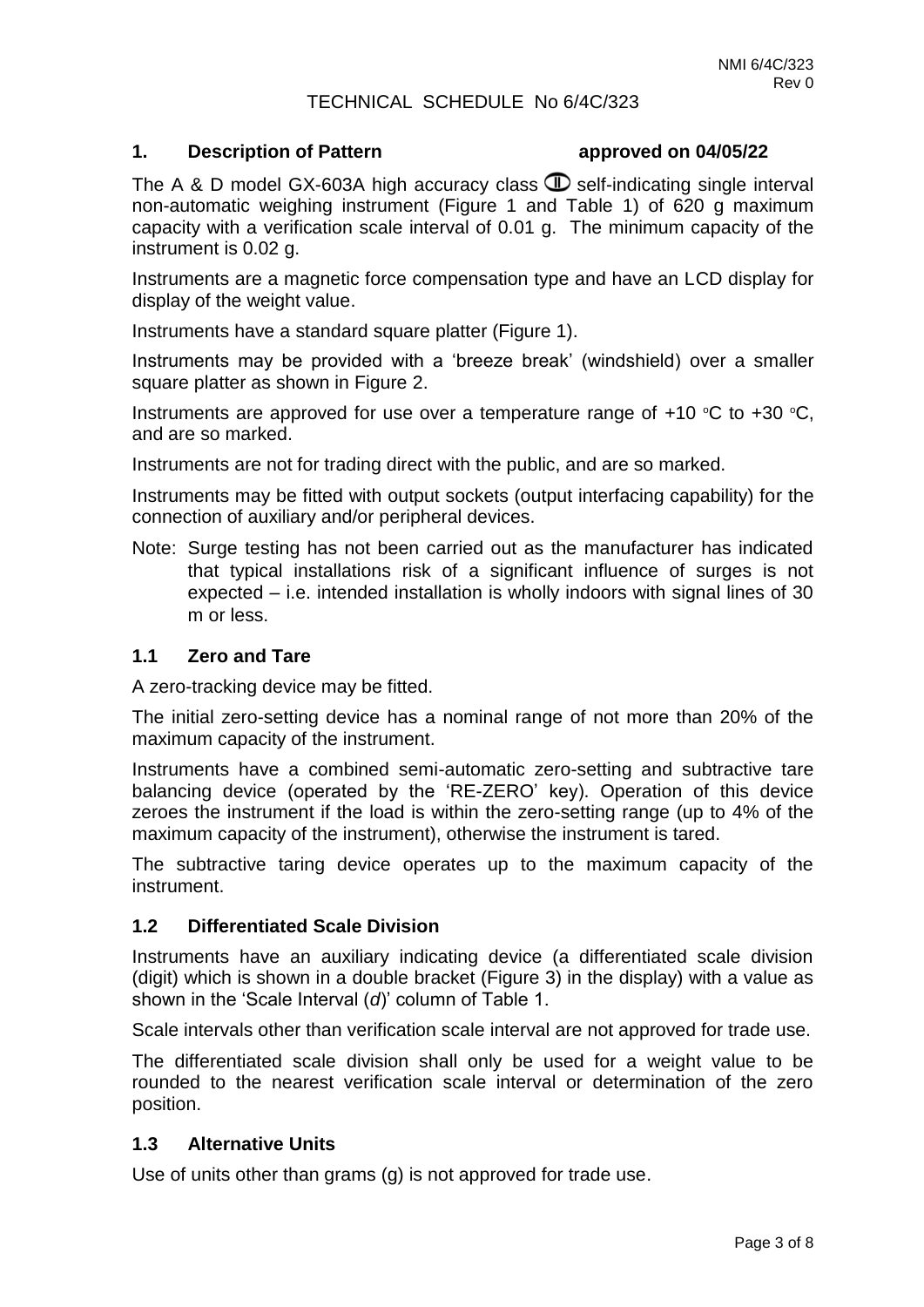# **1.4 Power Supply**

Power may be supplied by an AC/DC mains adaptor.

Note: The AC/DC mains adaptor supplied for the instrument was an AND mains adaptor type TB-284S switch-mode power supply model 6A-061WS12 (output 12 V DC,  $0.5$  A) – the submittor should be consulted regarding the acceptability of alternative power supply units.

### **1.5 Display Check**

A display check is initiated when the instruments are switched on.

#### **1.6 Levelling**

The instrument is provided with adjustable feet and a level indicator.

The instrument is to be used in a level condition as indicated by the level indicator.

#### **1.7 Additional Features**

Instruments may be fitted with a number of management functions including comparator ('HH HI OK LO LL'), percentage ('%'), counting ('pcs') and holding (animal weighing), statistical calculation, flow measurement, density (specific gravity) measurement, impact detection and repeatability check. These functions and displays are not approved for trade use.

#### **1.8 Interfaces**

Instruments may be fitted with interfaces for the connection of auxiliary and/or peripheral devices. Any interfaces shall comply with clause 5.3.6 of document NMI R76 (the basic intent of which is that it shall not be possible to alter weighing results via the interfaces).

Any measurement data output from the instrument or its interfaces shall only be used for trade in compliance with General Supplementary Certificate of Approval No S1/0/B (in particular in regard to the data and its format).

Instruments may be fitted with RS-232 and USB interfaces.

#### **1.9 Descriptive Markings and Notices**

The instrument model number is shown on the instrument nameplate. Instruments carry the following markings:

| Manufacturer's mark, or name written in full A&D Company, Limited<br>Name or mark of manufacturer's agent | A & D Australasia Pty Ltd      |
|-----------------------------------------------------------------------------------------------------------|--------------------------------|
| Indication of accuracy class                                                                              |                                |
| Pattern approval number for the instrument                                                                | NMI 6/4C/323                   |
| Maximum capacity                                                                                          | <i>Max</i> g#                  |
| Minimum capacity                                                                                          |                                |
| Verification scale interval                                                                               |                                |
| Actual scale interval                                                                                     |                                |
| Serial number of the instrument                                                                           |                                |
| Special temperature limits                                                                                | +10 $\circ$ C to +30 $\circ$ C |

# These markings are shown near the display of the result.

In addition, instruments shall carry a notice stating NOT FOR TRADING DIRECT WITH THE PUBLIC, or similar wording.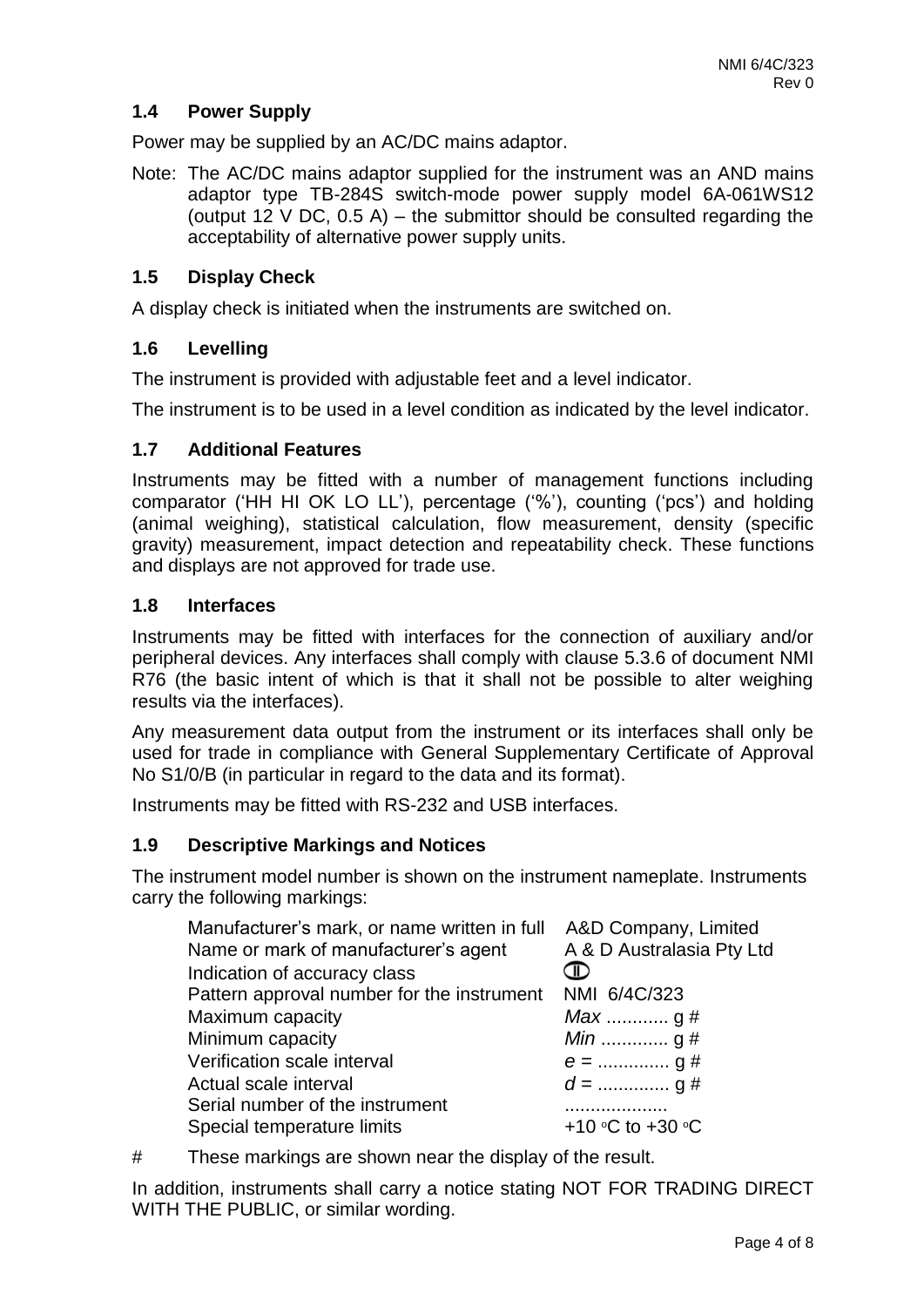## **1.10 Verification Provision**

Provision is made for the application of a verification mark.

#### **1.11 Software**

The software version is designed P-1.437 or later.

The software version and number can be seen when the AC/DC mains adaptor is first inserted into the instrument.

#### **1.12 Sealing Provision**

Provision is made for access to the switch mounted on the main circuit board to be sealed by means of a 'lead and wire' type seal (Figure 4a) or a destructible adhesive label placed over the screw on the protective cover plate (Figure 4b).

#### **2. Description of Variant 1 approved on 04/05/22**

Certain other capacities of the A & D model GX-A series of high accuracy class  $\mathbb D$ instruments as listed in Table 1 below (the pattern is shown in **bold**).

Instruments may have a wind shield provided over the load receptor.

In each case the subtractive taring device operates up to the maximum capacity of the instrument.

| Model    | Maximum          | Minimum          | Verification      | Scale             |
|----------|------------------|------------------|-------------------|-------------------|
|          | Capacity         | Capacity         | Scale             | Interval          |
|          |                  |                  | Interval          |                   |
|          | (Max)            | (Min)            | (e)               | (d)               |
| GX-203A  | 220 <sub>g</sub> | 0.02 g           | $0.01$ g          | $0.001$ g         |
| GX-403A  | 420 <sub>g</sub> | $0.02$ g         | $0.01$ g          | $0.001$ g         |
| GX-603A  | 620 g            | $0.02$ g         | 0.01 <sub>g</sub> | $0.001$ g         |
| GX-2002A | $2200$ g         | 0.5 <sub>g</sub> | 0.1 g             | $0.01$ g          |
| GX-4002A | 4200 g           | 0.5 <sub>g</sub> | 0.1 <sub>g</sub>  | 0.01 <sub>q</sub> |
| GX-6002A | 6200 g           | 0.5 <sub>g</sub> | 0.1 g             | $0.01$ g          |
| GX-6001A | 6200 g           | 5 <sub>q</sub>   | 1 <sub>g</sub>    | 0.1 <sub>g</sub>  |

TABLE 1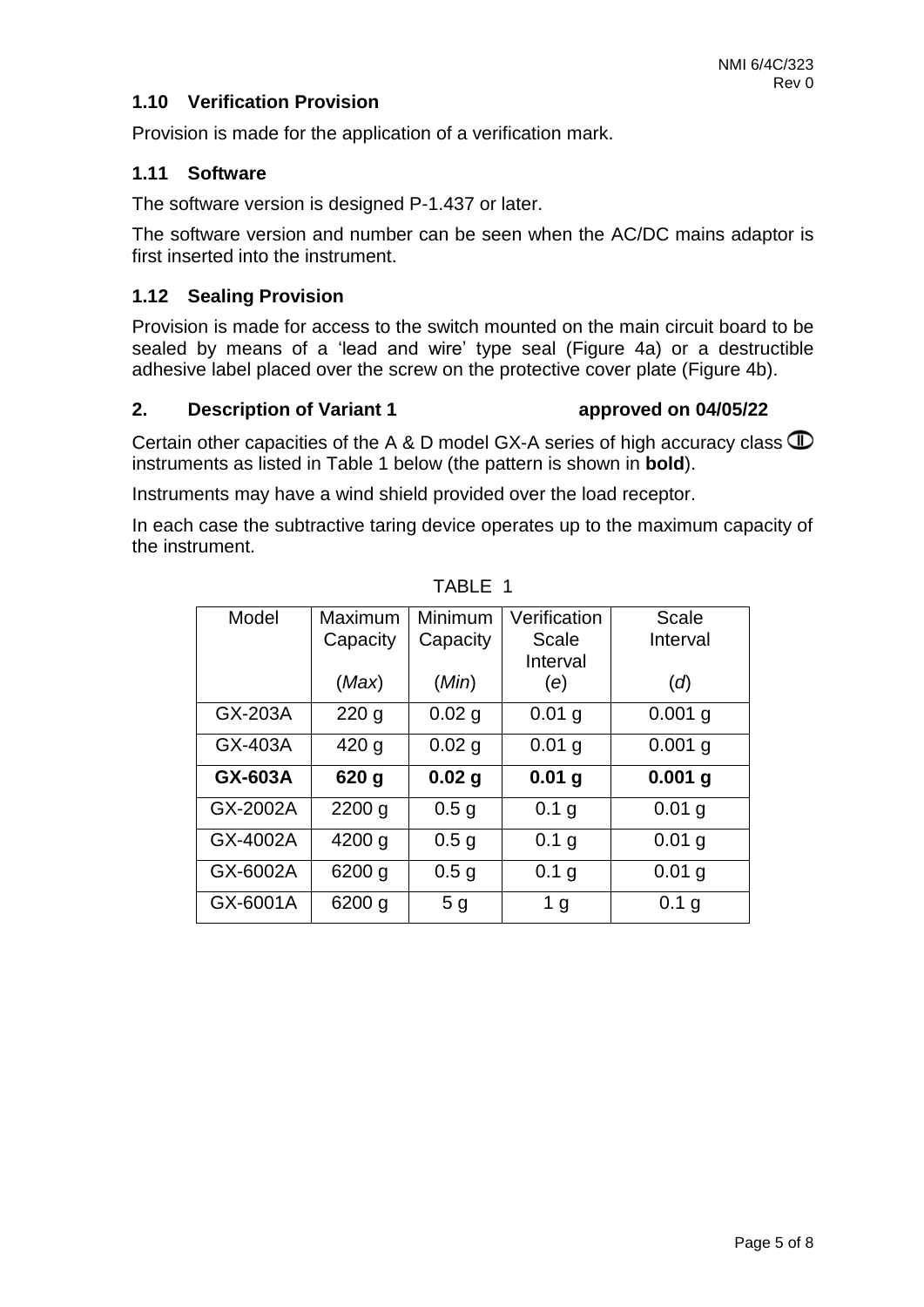#### TEST PROCEDURE No 6/4C/323

Instruments shall be tested in accordance with any relevant tests specified in the National Instrument Test Procedures.

#### **Maximum Permissible Errors**

The maximum permissible errors are specified in Schedule 1 of the *National Trade Measurement Regulations 2009*.

Ensure that instruments are only being used within the special temperature limits stated elsewhere in this Technical Schedule.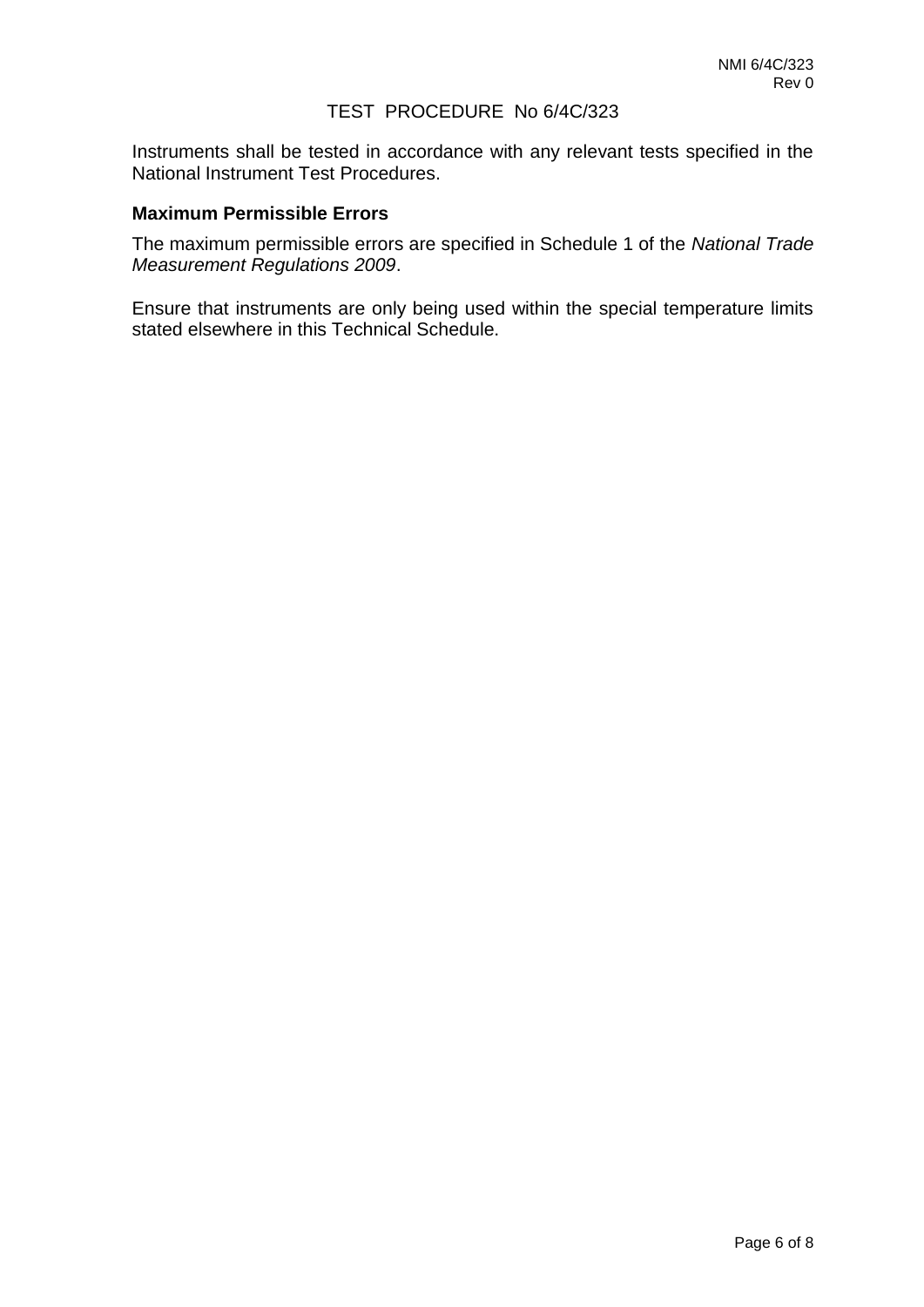# FIGURE 6/4C/323 – 1



Typical A & D GX-A Series Weighing Instrument

FIGURE 6/4C/323 – 2



GX-A Series Instruments Fitted With Alternative 'Breeze Breaks' (Windshields)